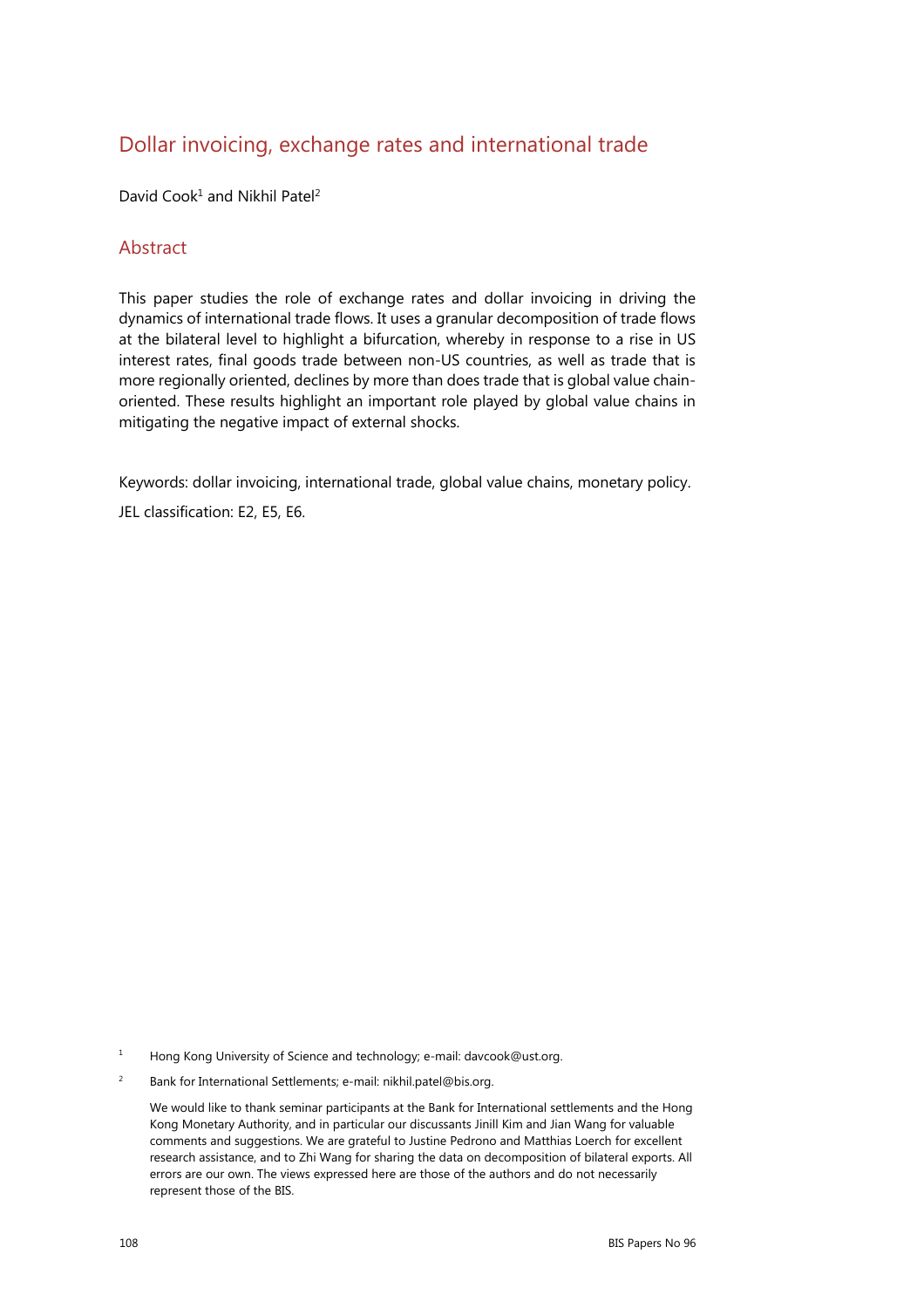#### 1. Introduction

The relationship between exchange rates and international trade is one of the most intensively researched areas in economics. Going back at least to the work of Friedman (1953), Fleming (1962), and Mundell (1963), the mainstream view of exchange rate depreciations being expansionary is built on a set of frameworks in which exports are priced in the currency of the exporter. This has been labelled the producer currency pricing (PCP) paradigm. Under this setting, an exchange rate depreciation in the exporting country makes its exports more competitive in the global market, and its imports less competitive in the domestic market. Both these effects contribute to a rise in the trade balance. Subsequent studies challenged the PCP premise and considered alternate frameworks in which exports are invoiced in the currency of the importer. This gave rise to the literature on local currency pricing (LCP) or pricing to market (PCM).3

Recent empirical literature on export invoicing has shown that none of these pricing paradigms is an accurate description of reality (see McKinnon and Schnabl (2004); Cook and Devereux (2006); Goldberg and Tille (2006); Gopinath (2016); Boz at al (2017)). Instead, an overwhelming majority of exports around the world are priced in a handful of key "global currencies", with the US dollar being the most prominent among them. Goldberg and Tille (2008) document this outsized role of the US dollar by showing that the share of exports and imports invoiced in US dollars is consistently and substantially higher than the corresponding share of trade with the United States for most countries around the world.

Casas et al (2016) study the implications of this dollar pricing paradigm for the relationship between exchange rates and international trade flows. They show how the standard Mundell-Fleming prediction of a depreciation leading to a rise in exports becomes weaker, and most of the adjustment in the trade balance comes from the import side. They also highlight that a uniform rise in the value of the dollar can lead to a fall in global trade (including bilateral trade between non-US countries), as exports which are priced in dollars become more expensive globally.

Building on this literature, this paper contributes to the study of the implications of dollar pricing on the dynamics of international trade. Specifically, it makes two contributions. First, it takes a general equilibrium perspective on the impact of exchange rate changes brought about by interest rate shocks on the relationship between exchange rates and international trade. This addresses an important limitation in the existing literature, which typically models the exchange rate as determined outside the system and subject to random shocks. Second, recognising the increasing complexity of international trade networks and the rising importance of global value chains, the paper focuses on uncovering the differences in the impact of shocks on different types of international trade flow depending on the degree of participation in global (and regional) value chains, and the number of border crossings involved.

The main result emerging from the analysis is that, in response to an exchange rate depreciation brought about by a rise in global (US) interest rates, final goods trade between two non-US countries, as well as trade flows that are more regionally oriented, declines more than do trade flows that are global value chain-oriented and supply final demand outside the region. The reason for this difference comes from

<sup>3</sup> See for instance Betts and Devereux (1996).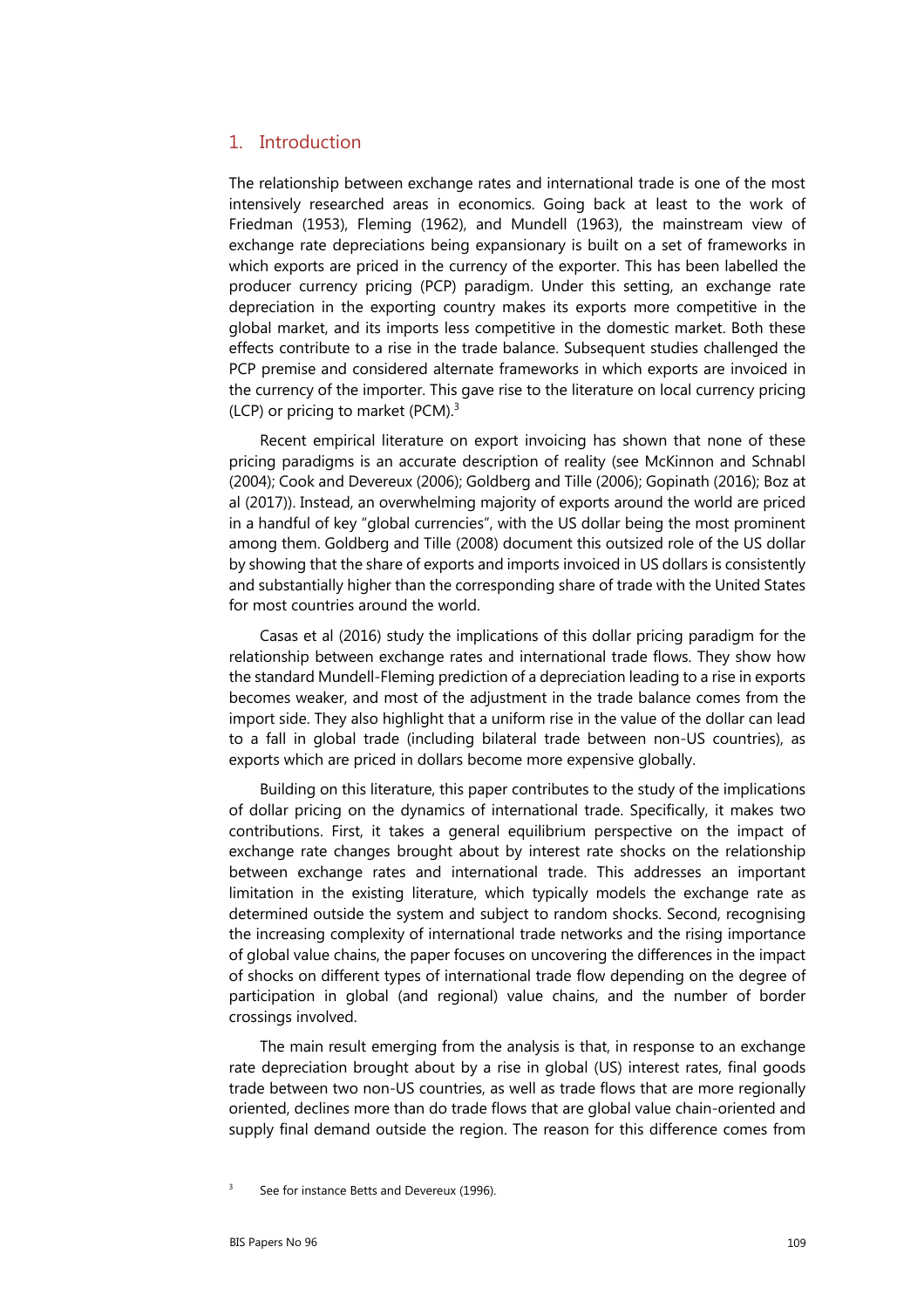the fact that an appreciation of the global currency gives a competitive price advantage to the imports into the global economy, which mitigates the overall decline in demand for traded goods brought about by the rise of the dollar. For example, consider a world comprising on two regional economies and a large "global" economy in which all internationally traded goods are priced in dollars. When global interest rates rise and the dollar appreciates, exports of both regional economies become more expensive (irrespective of destination) and lose competitiveness vis-àvis domestically produced goods. This can be understood as a "price effect" which affects the demand for all traded goods. In addition, there is also a "demand effect". Since the global economy experiences a real appreciation in response to the shock, its demand for imports increases. To the extent that these imports are produced via global value chains that involve intermediate goods trade between the regional economies, the share of this global value chain-oriented trade between the regional economies rises. To summarise, while the negative price effect works for all trade flows, the positive demand effect works only for global value chain trade.

The remainder of this paper is structured as follows. Section 2 discusses a schematic representation of a framework to guide the interpretation of implications of changes in exchange rates on international trade flows in the presence of global value chains. Section 3 discusses the main empirical analysis in the paper. Section 4 concludes with a summary of the main message in the paper.

### 2. Model environment

Consider a three-country world consisting of two identical regional economies (labelled A and B) and a rest-of-the-world region (Figure  $1$ ).<sup>4</sup> Each regional economy consists of a representative consumer/worker, a production sector, and an export platform. The consumer provides labour to the production sector, which uses it to produce output. This output can be consumed by consumers in the home country, or be exported and consumed by consumers in the regional economy as final goods, or be sold to an export platform within the economy, or be exported to an export platform in the other regional economy. The export platforms in the two regional economies in turn combine intermediate inputs from both regional economies and produce output that is exported to the global economy.

The key assumptions, which are also the key frictions in the model, are with regard to the currency of invoicing of different goods. All goods that do not cross international borders are priced in the local currency, whereas all goods that are sold across an international border are priced in the global currency. For example, goods sold by the production sector in country A to the export platform in country A are priced in the domestic currency of country A, whereas goods sold by the production sector in country B to the export platform in country A, as well as the final goods sold by the regional economies to the global economy are priced in the global currency. Prices are assumed to be sticky in the currency of invoicing, and therefore adjust only slowly in response to shocks. The two regional economies are assumed to be completely symmetrical, including their monetary policy responses, so that the exchange rate between the two regional economies is always fixed, and this combined currency is referred to as the regional currency.

<sup>4</sup> See Cook and Patel (2017) for a detailed mathematical description of the framework.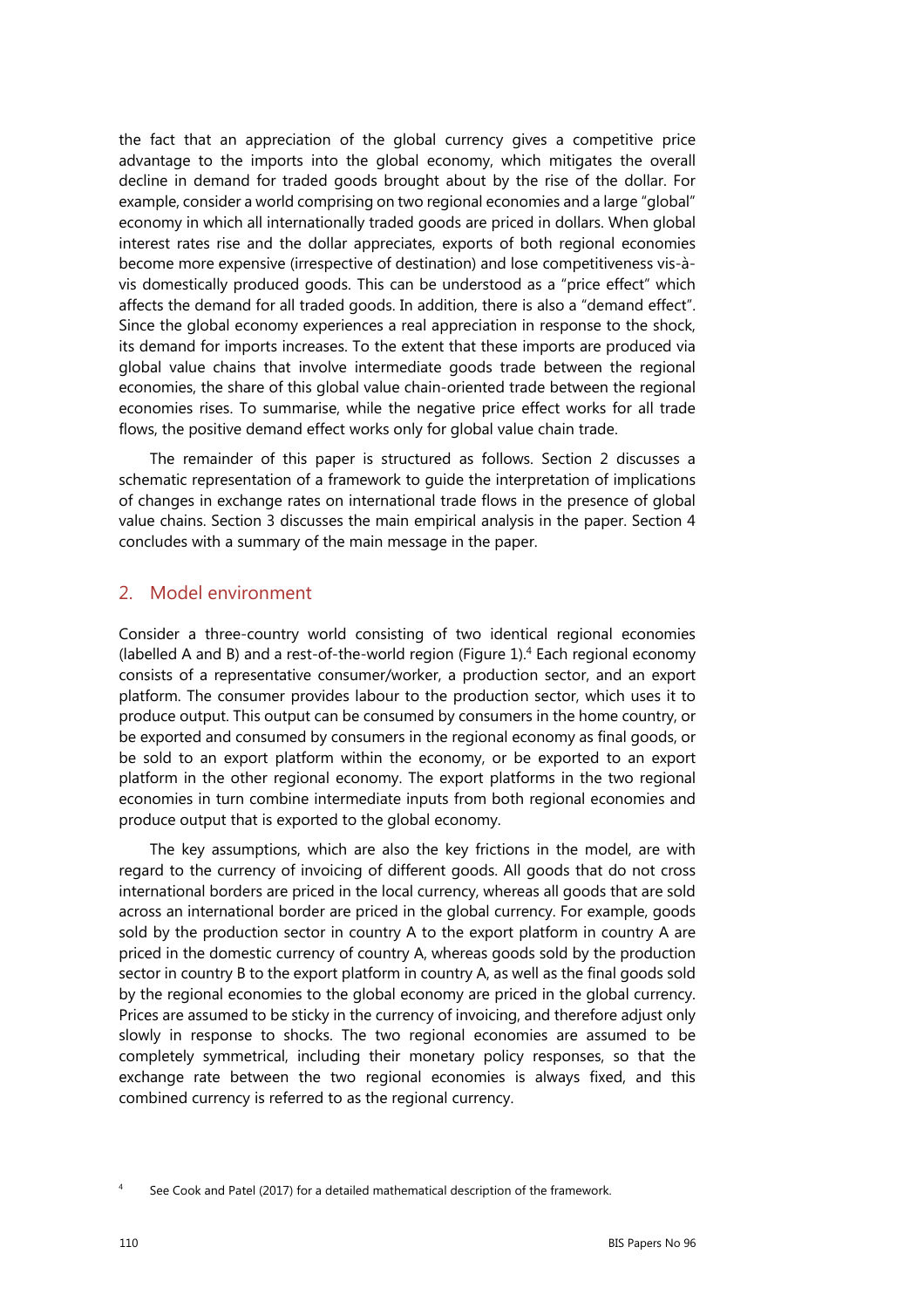

Under this setting, an interest rate rise in the global economy causes an appreciation of the global currency vis-à-vis the regional currency. Since all exports, irrespective of their country of origin and destination, are priced in the global currency, they become relatively more expensive than domestically produced goods for the two regional economies. Demand therefore shifts away from exports and towards domestic production in both country A and country B. The key insight of the framework is that this fall in demand for exports is not uniform across different types of export. In particular, final goods exports between the regional economies decline by more than intermediate goods exports that are subsequently used by the export platforms to produce exports for the global economy. This is due to the fact that an appreciation of the global currency leads to a rise in demand for exports from the regional economy that are produced by the export platforms, through the standard competitiveness channels. The net result is that final goods trade, and regional trade which is eventually confined to the region (such as back-and-forth trade between the two regional economies) falls in a much sharper way than final goods trade (Figure 2).



Note: The figures denote impulse responses to domestic and foreign interest rate shocks based on the benchmark framework and calibration in Cook and Patel (2017).

The opposite is true in the case of a monetary policy rate cut undertaken by the two regional economies. In this case, since the monetary expansion has a positive impact on demand for final consumption in the two regional economies, final goods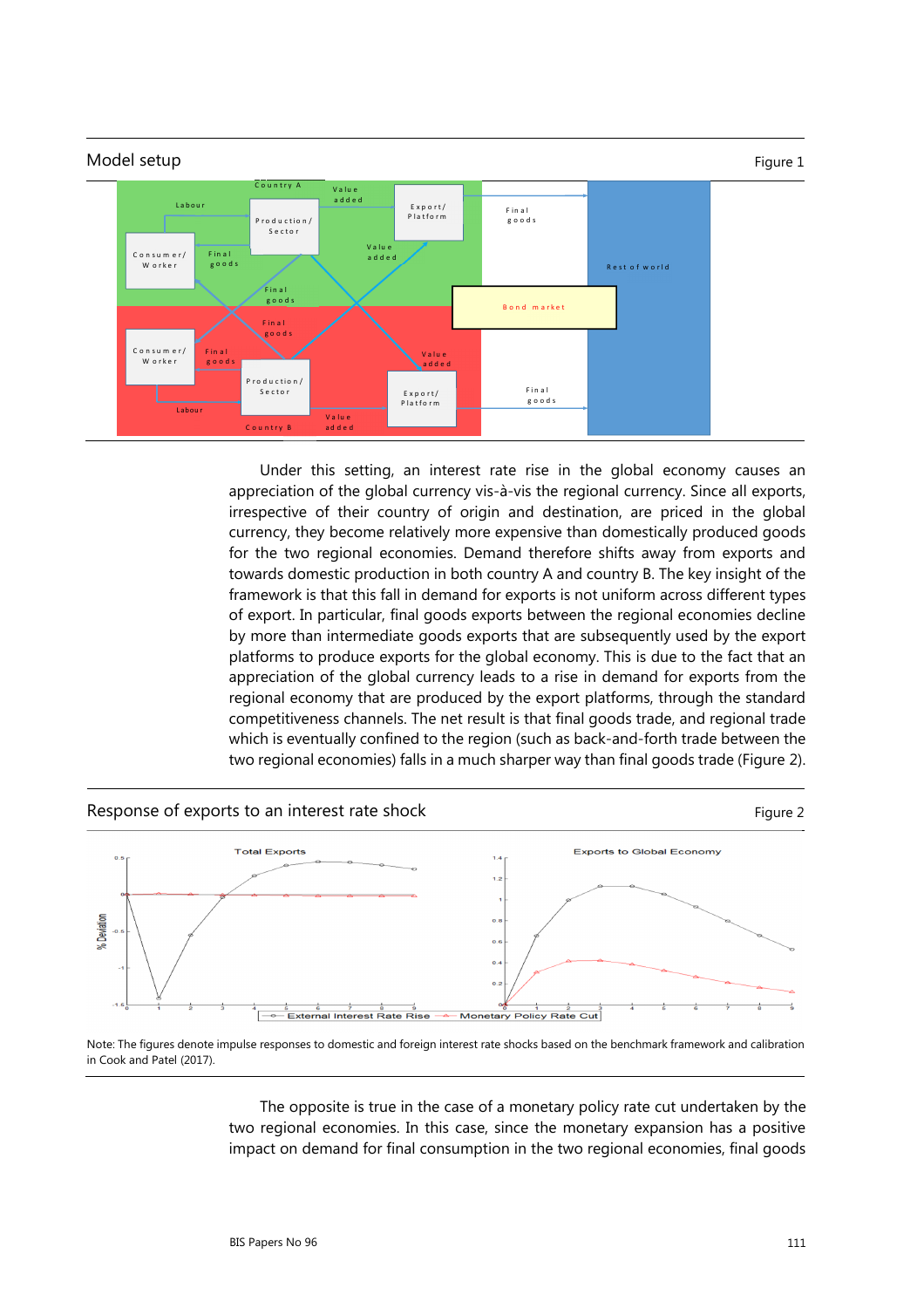exports fall by less than regional intermediate goods exports that are eventually destined for the global economy.

### 3. Empirics

The preceding discussion highlights how interest rate shocks can have a markedly different impact on different forms of international trade. This section aims to analyse these implications by using data on bilateral trade flows and other macroeconomic variables in a sample of 40 major economies.

Stylised economic frameworks like the one in Figure 1 have a precise definition of intermediate and final goods trade flows. For example, as far as the regional economies are concerned, in the framework in Figure 1 there are only two kinds of trade flow, each with a clearly defined path towards the final destination. Final goods exports originate in one regional economy and are exported and consumed in the other. Intermediate goods exports originate in one regional economy, are exported to export platforms in the other regional economy, and are subsequently exported to the global economy.

International trade is much more complicated in the real world, and defining different categories, let alone measuring them precisely in the data has for the most part proved to be a forbiddingly challenging task. For example, unlike in the framework in Figure 1, not all intermediate exports are subsequently exported to other countries. In fact, as shown below, the largest part of intermediate exports is used to produce final goods that are consumed by the direct importer. In addition, some are also shipped back to the original exporting country, either in the form of final goods or intermediate goods. Standard sources on international trade data, which at best offer a two-way decomposition of international trade flows (intermediate vs final goods), are therefore not rich enough to capture these complexities, as they only track exports up to one border crossing, and do not track the subsequent journey and final destination of the exports.

To address these challenges, we rely on recent advances in export accounting frameworks that allow for a more granular decomposition of intermediate goods trade flows. For this purpose, we use the eight-term decomposition in Wang et al (2013). Figure 3 illustrates the main idea behind the decomposition. Let A and B be the two regional economies and let "ROW" denote the rest of the world (akin to the global economy in Figure 1). The figure starts on the left with an initial shipment of intermediate exports from A to B. Standard data sources typically stop here. Once these exports reach B, they can be used either to produce intermediate goods or to produce final goods. Focusing on the latter category first, these final goods can be shipped to the rest of the world (as in the framework in Figure 1; T2), or they can be consumed in B itself (T1), or they can be shipped back to A (T3).

Likewise, the remainder of the diagram shows how the share of intermediate exports from A to B that is used to further produce intermediate exports can be traced based on the subsequent journey of these exports until they are consumed as final goods. While the framework in Figure 1 is parsimonious in comparison and does not cover all the possibilities offered by this eight-term decomposition, it nevertheless offers insights on the direction of effects of the different mechanisms that are at play. Specifically, the response of trade flows to an interest rate rise can be expected to vary depending on whether they are eventually consumed as final goods in the region constituted by A and B (identified by the green boxes in Figure 3), or consumed in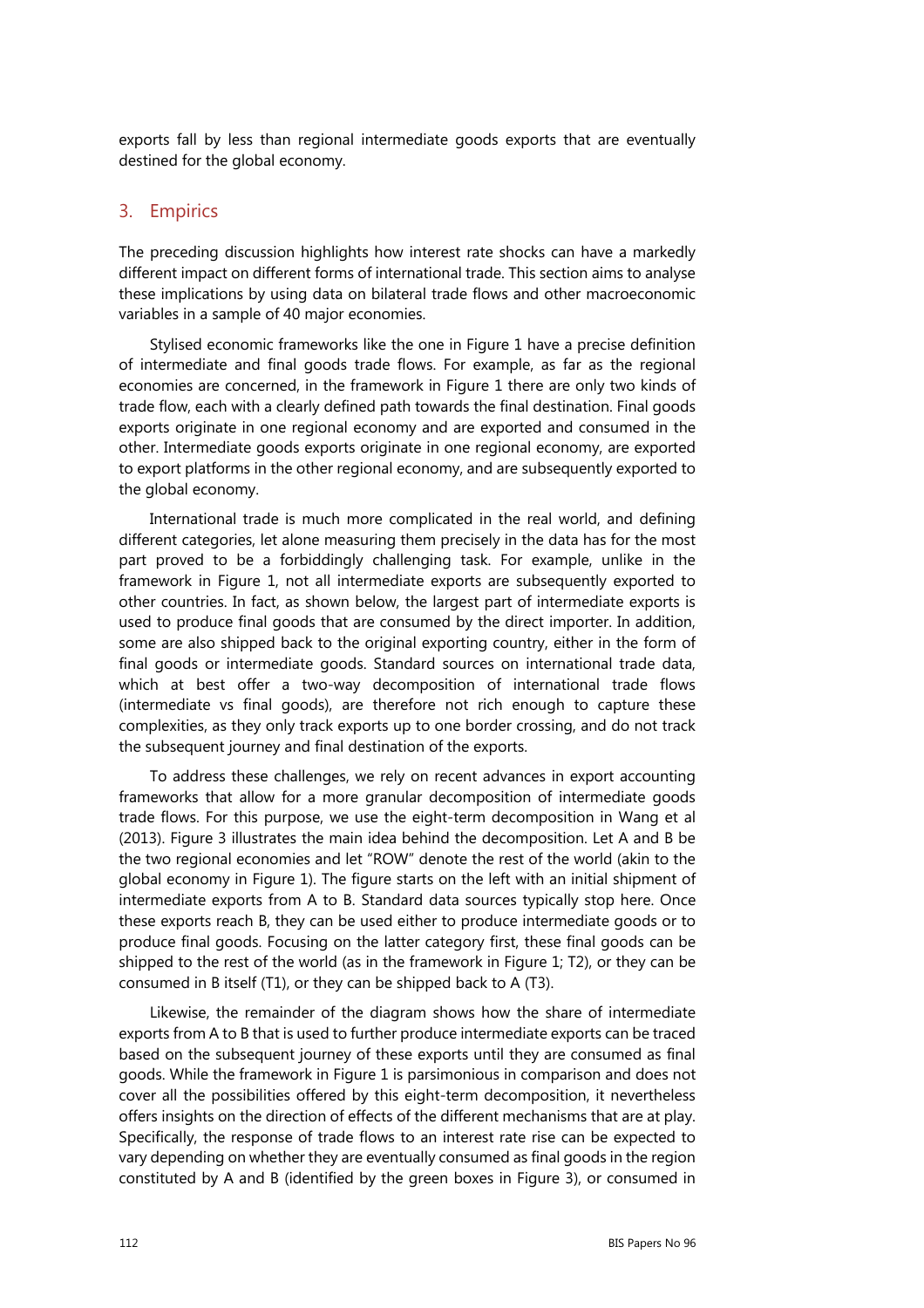the global economy (corresponding to the red boxes in Figure 3). In response to an exchange rate depreciation of A and B brought about by an external (global economy) interest rate increase, the share of the former should fall and the share of the latter should rise (while the converse would be true in the case of an exchange rate depreciation brought about by a domestic interest rate cut in A and B).



Schematic representation of intermediate export decomposition and evolution of

#### Data and specification

We use dynamic panel regressions to study the impact of changes in US interest rates on bilateral trade between non-US countries. While the framework has implications for both domestic and external interest rate shocks, we focus on the latter as they are easy to uncover in the data, given the endogeneity concerns associated with identifying domestic monetary shocks. The empirical model is specified as follows:

$$
Y_t^{i,j}(s) = \alpha^{i,j}(s) + \eta Y_{t-1}^{i,j}(s) + \beta i_{us,t} + \delta X_t + \epsilon_t^{i,j}(s)
$$

The dependent variable is a measure linked to bilateral exports from sector s in country i to country j in year t. X includes a number of control variables such as contemporaneous and lagged values of changes in the bilateral exchange rate between the importer and the exporter, change in real GDP and inflation of the importer and exporter, change in total imports by the importer, and change in total imports and exports by the importing country to the US (to control for global demand effects), contemporaneous and lagged values of US GDP growth and inflation, as well as the change in unit labour cost in the exporting country. A quadratic time trend is also included in the regressions. Dynamic responses of the dependent variable at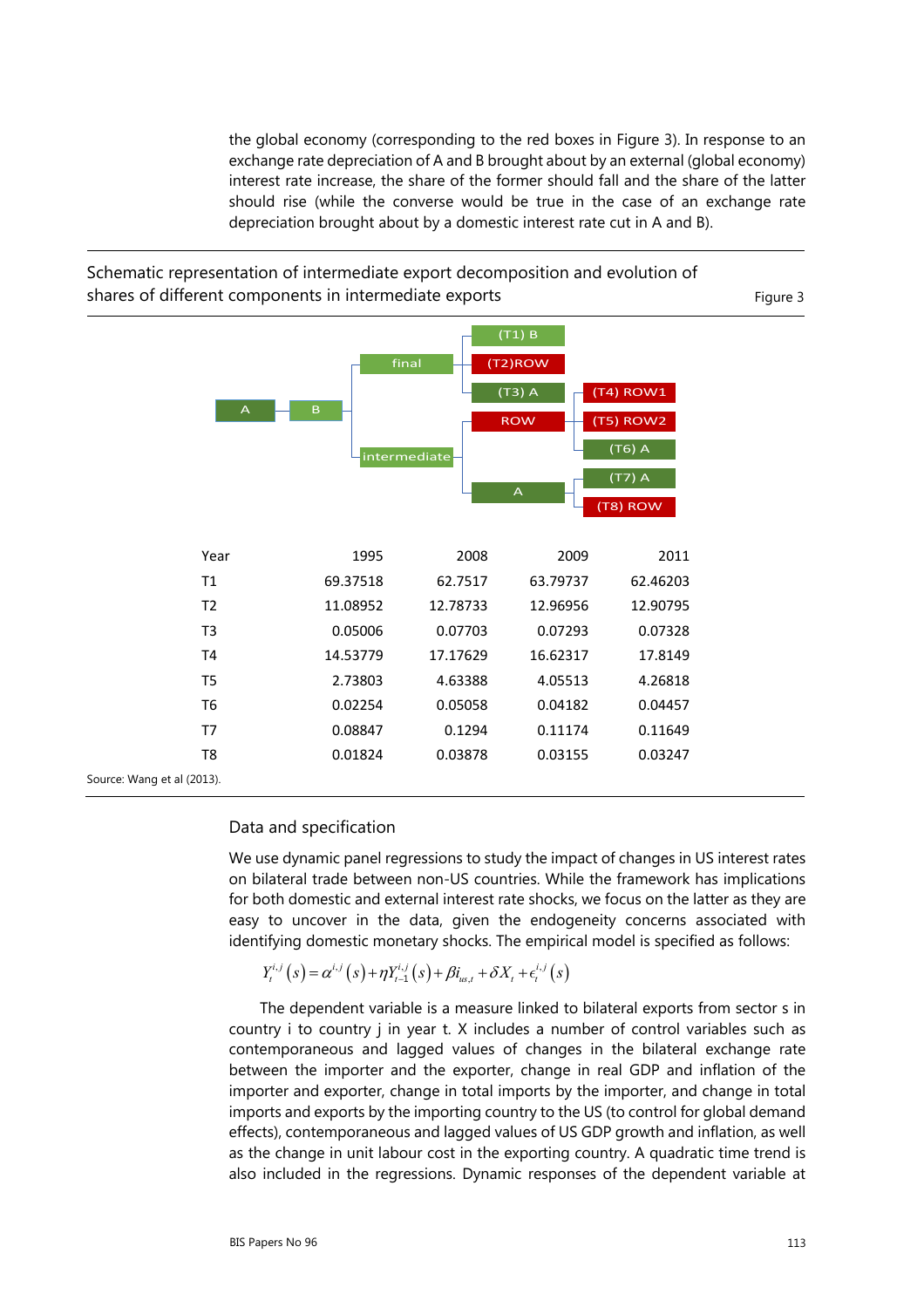different horizons are computed using the local projection method in Jordà (2005). Acknowledging the issues that arise from estimating dynamic panel models with a lagged dependent variable, we use the difference GMM estimator proposed in Arellano and Bond (1991).

Across different specifications, we consider as the dependent variable different measures of bilateral trade between two (non-US) countries. In addition to gross final goods and intermediate goods exports, we also consider the dynamics of different subcomponents of intermediate goods exports in Wang et al (2013) that are summarised in Figure 3. The main data source for bilateral exports is the World Input-Output Database (WIOD). It contains bilateral trade data at the sector level for 35 sectors in 40 countries at annual frequency. The sample runs from 1995 to 2011.<sup>5</sup> The full list of countries and sectors is available in the appendix. The remaining data (including GDP and other macro variables) for the analysis are taken from the IMF's International Financial Statistics.

The bottom panel in Figure 4 shows the median shares of each of the eight components of intermediate goods exports across all the sectors and countries in the sample. As evident from the numbers, the largest share corresponds to intermediate inputs that are subsequently used by the direct importer to produce final goods for domestic consumption (T1). This highlights the drawback of simply using a two-term decomposition (final vs intermediate goods), as unlike in any model of global value chains, the largest part of intermediate goods in the data are actually absorbed domestically and are not re-exported. From the perspective of international shock transmission, this part is more akin to final goods trade rather than intermediate. That said, as shown in Figure 4, the share of T1 has declined, and the share of all other components that involve deeper involvement in global value chains has risen markedly between 1995 and 2011.



Notes: Percentage changes in shares of different components of intermediate exports (as a share of total intermediate exports). All shares are normalised to zero in 1995. Absolute values for benchmark years are displayed in Figure 3.

5 See Dietzenbacher et al (2013) for a detailed description of the World Input-Output Database including information on data sources and methods used in the computations.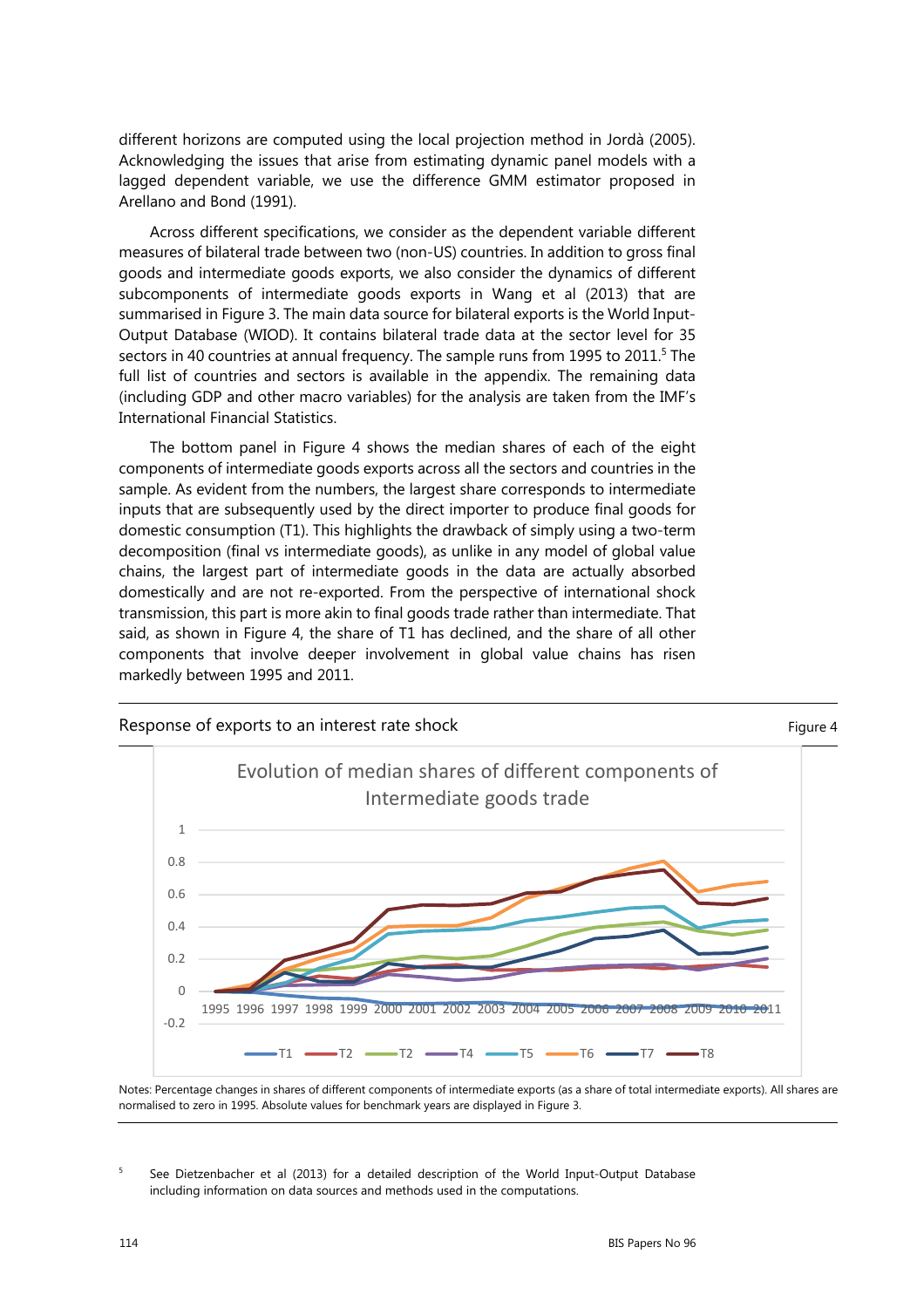#### Results and discussion

Figure 5 shows the response of bilateral final goods and intermediate exports to a 1 percentage point rise in US interest rates. As expected, both these trade flows decline. However, there is no discernible difference between the two responses as predicted by the model. This is not surprising, since as shown in Table 1, the majority of intermediate exports are directly absorbed as final goods in the importing country. They are therefore analogous to final exports rather than the supply chain-oriented intermediate exports that we wish to study.



Notes: Percentage deviations from steady state. The figures display dynamic impulse responses computed using local projection methods. Source: Authors' calculations.

> To address this concern and further investigate the response of different categories of trade flows, we now consider the response of the shares of different components of bilateral intermediate goods exports in Figure 3.

Response of intermediate exports used by direct importer to produce final goods Figure 6



Notes: Percentage deviations from steady state. The figures display dynamic impulse responses computed using local projection methods. Source: Authors' calculations.

Figure 6 shows the response of the shares of the components that are used by the direct importer to produce final goods (these correspond to T1–T3 in Figure 3).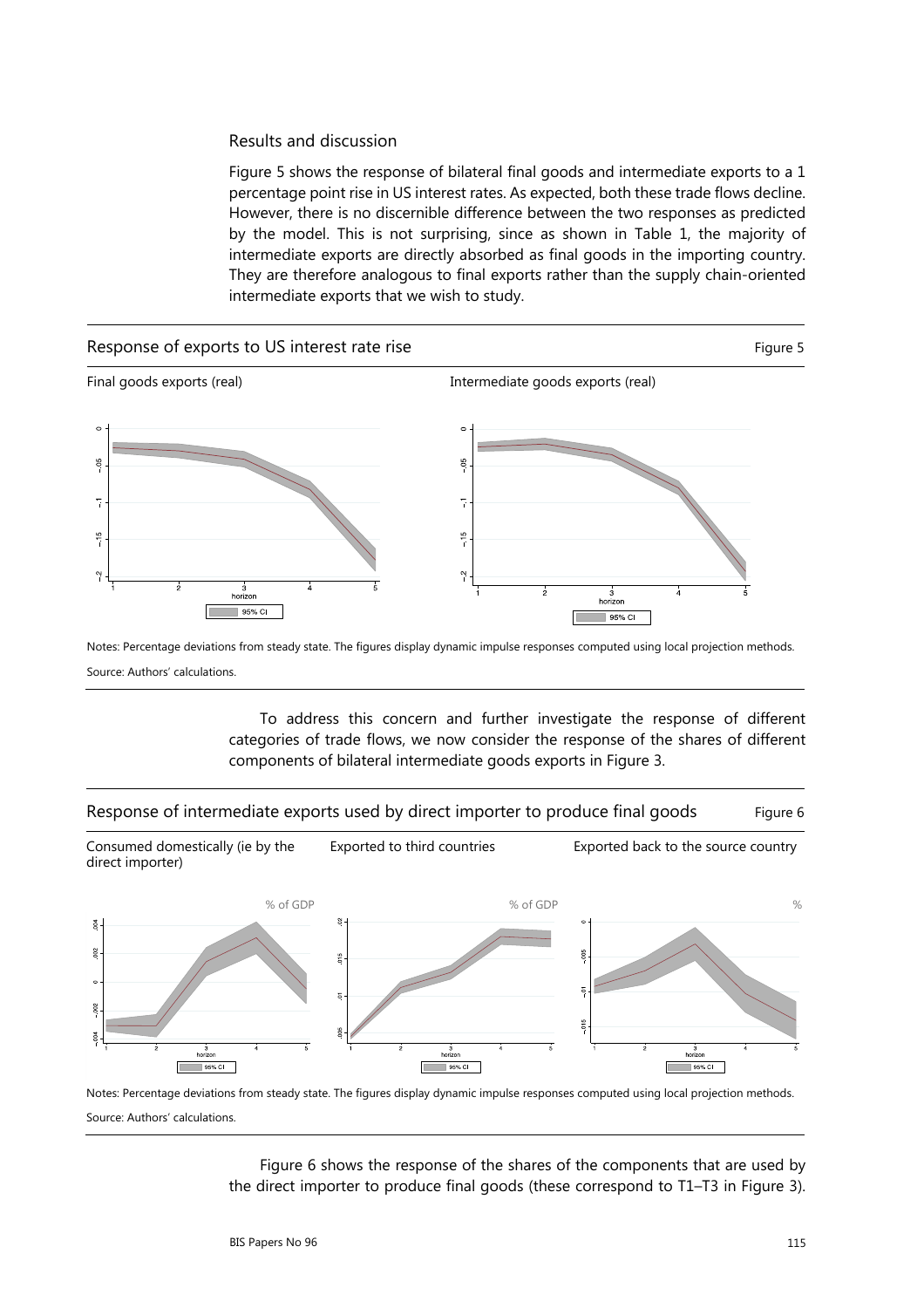Within this category, the share that is consumed domestically declines (although it begins to rise starting in three years), as does the share that is exported back to the source country. On the other hand, the share that is exported to the global economy rises. All these responses are consistent with the predictions of the framework in Figure 1.

Response of intermediate exports first used by direct importer to produce intermediate goods exports, then used by third countries to produce final goods Figure 7



Notes: Percentage deviations from steady state. The figures display dynamic impulse responses computed using local projection methods. Source: Authors' calculations.

Next, we examine the response of the share of bilateral intermediate exports that are used by the direct importer to further produce intermediate goods that are exported to third countries, and are used by third countries to produce final goods (these components correspond to T4–T6 in Figure 3). Within this category, the share that is exported back to the original exporting country is found to decline persistently, as predicted by the model (Figure 7). The share that is consumed domestically by the third country also declines. Although the model does not have a direct counterpart to this component, it is likely to imply the opposite pattern in this case.

Lastly, we examine the response of the components with an even deeper global value chain structure involving back-and-forth trade (Figure 8). These include bilateral intermediate goods exports that are used by the direct importer to further produce intermediate exports that are shipped back to the source country. Within this category, the component that is consumed as final goods in the original exporting (source) country declines persistently, as would be expected based on the model. On the other hand, the response of the component that is subsequently exported to the global economy is more ambiguous. In this context, it is perhaps pertinent to note that, as the number of border crossings increases, the exchange rate effect tends to dominate the final demand effect. This may explain why the response of this component is more muted when compared with the ones above that involve fewer border crossings, especially within the region comprised by the original exporter and the original importer.

To summarise, the dynamics of regional trade uncovered here are broadly consistent with the main prediction from the framework in Figure 1. In particular, in response to an exchange rate depreciation brought about by a US interest rate rise, final goods, as well as the components of trade that are more regionally oriented,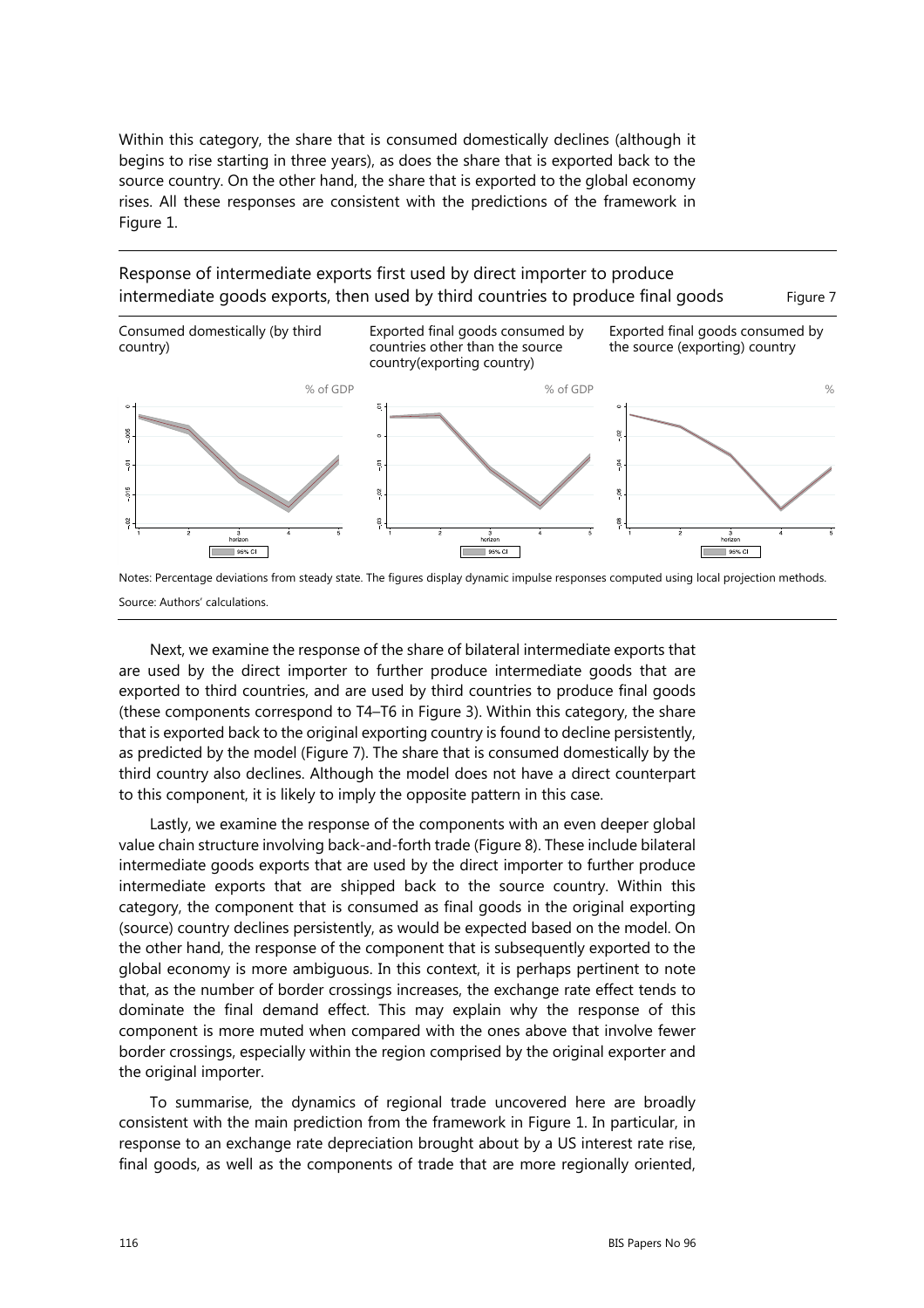decline by more than do the components that end up being consumed as final goods in the global economy.

Response of intermediate exports first used by direct importer to produce intermediate exports shipped back to the source (exporting) country as intermediate imports to produce final goods Figure 8



Exported final goods consumed by other countries



Notes: Percentage deviations from steady state. The figures display dynamic impulse responses computed using local projection methods. Source: Authors' calculations.

#### 4. Conclusion

Recent literature on export invoicing has shown overwhelming evidence for the prominence of a handful of key global currencies (in particular the US dollar) and their outsized role in trade invoicing. In particular, these studies have documented that a majority of the share of bilateral trade flows are invoiced in the US dollar, even when the United States is not one of the trading partners.

As shown by Casas et al (2016), this phenomenon of dollar invoicing has challenged the implications of the "producer currency pricing" and "pricing to market" paradigms for understanding the impact of changes in the exchange rate on trade flows. This paper builds on this literature along two dimensions. First, it takes a general equilibrium perspective to understand the role played by exchange rate movements in transmitting the impact of interest rate shocks on macroeconomics variables including international trade flows in a world in which all exports are invoiced in the global currency. Second, it analyses the impact of exchange rate changes brought about by interest rate shocks on different types of international trade flow ranging from simple final goods trade to more complicated global value chain-oriented trade flows that repeatedly cross international borders.

The main result that emerges from the analysis is that, in response to an external interest rate rise, final goods trade and trade that is more regionally oriented fall by more than trade that is global value chain-oriented and supplies final goods to the global economy. The reason for this is that an interest rate rise in the global economy and the associated appreciation of the dollar has two opposing effects on the volume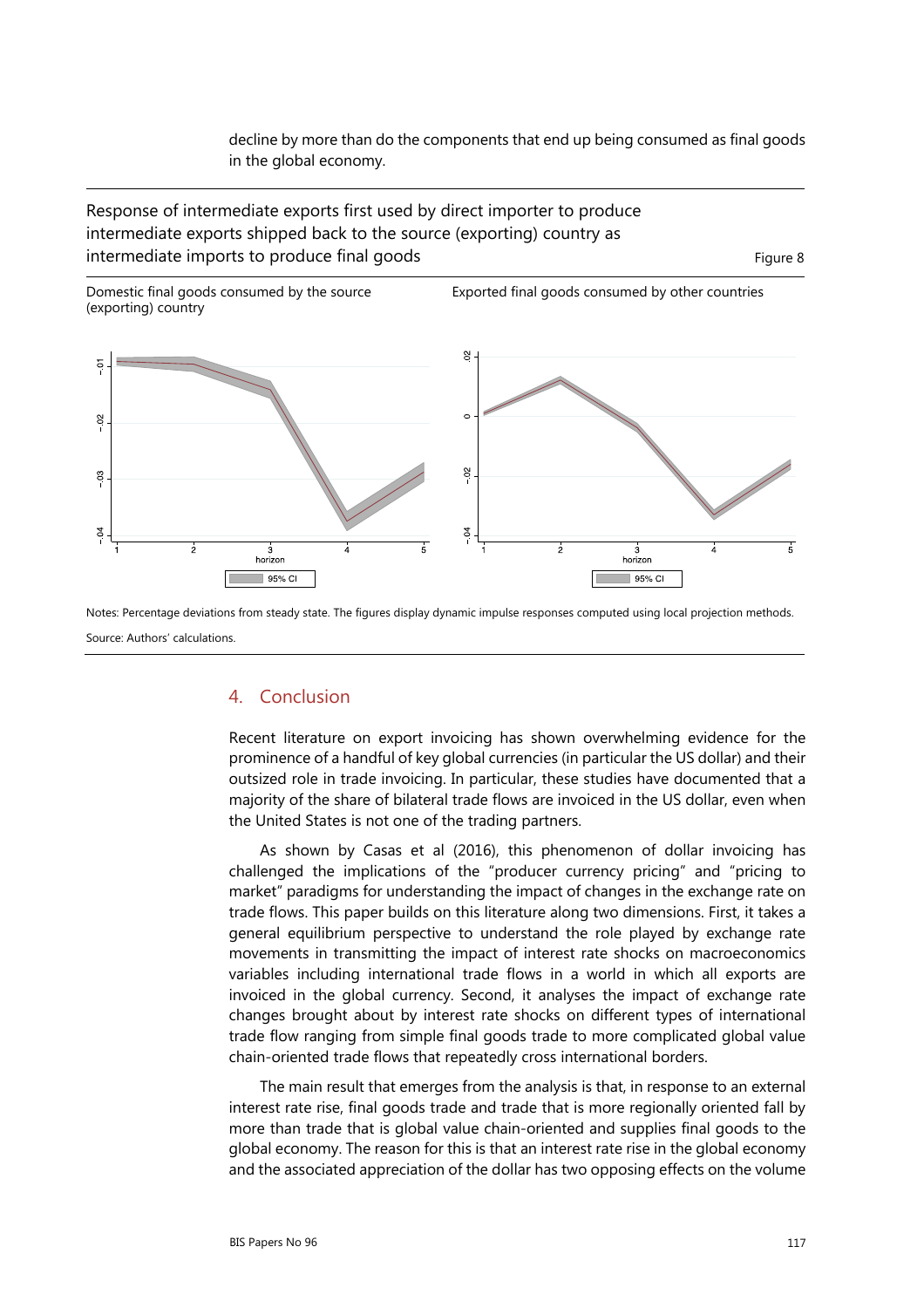of international trade flows. On the one hand, since all exports are priced in dollars, for non-US countries imports become more expensive compared with domestic goods, leading to a decline in demand for imports. On the other hand, an appreciation of the dollar translates into a rise in the demand for imports in the United States due to standard expenditure switching effects.

Given the limitations of standard trade data, which do not provide a detailed characterisation of trade flows beyond the first border crossing, we use the granular decomposition of international trade flows at the bilateral level using the framework proposed in Wang et al (2013).The key contribution in the paper is to show how the interaction of these two effects in the data implies that final goods trade and trade that is regionally oriented decline more in response to a US interest rate rise than does trade that is more global value chain-oriented and provides final goods to consumers in the global economy.

These results illustrate an important channel though which global value chains play a role in mitigating the negative impact of shocks on small open economies. While many recent studies have emphasised the benefits of global value chains for economic development and productivity that are of a structural nature, $6$  this paper highlights a complementary cyclical benefit which further reinforces the case for active policy engagement in promoting global value chain integration.

### References

Arellano, M and S Bond (1991): "Some tests of specification for panel data: Monte Carlo evidence and an application to employment equations", *Review of Economic Studies*, vol 58, no 2, pp 277–97.

Betts, C and M Devereux (1996): "The exchange rate in a model of pricing-to-market", *European Economic Review*, vol 40, no 3, pp 1007–21.

Boz, E, G Gopinath and M Plagborg-Moller (2017): "Global trade and the dollar", *Working Paper*, Harvard University.

Casas, C, F Díez, G Gopinath and P Gourinchas (2016): "Dominant currency paradigm", *NBER Papers*, no w22943, National Bureau of Economic Research.

Cook, D and N Patel (2017): "International price system, intermediate inputs and regional trade", manuscript*.* 

Cook, D and M Devereux (2006): "External currency pricing and the East Asian crisis,*" Journal of International Economics*, vol 69, no 1, pp 37–63.

Del Prete, D, G Giovannetti, and E Marvasi (2017): "Global value chains participation and productivity gains for North African firms", *Review of World Economics*, vol 153, no 4, pp 675–701.

Dietzenbacher, E, B Los, R Stehrer, M Timmer and G De Vries (2013): "The construction of world input–output tables in the WIOD project", *Economic Systems Research*, vol 25, no 1, pp 71–98.

Fleming, J (1962): "Domestic financial policies under fixed and under floating exchange rates", *IMF Staff Papers*, vol 9, no 3, pp 369–80.

<sup>6</sup> See for instance Del Prete et al (2017) and World Bank (2017).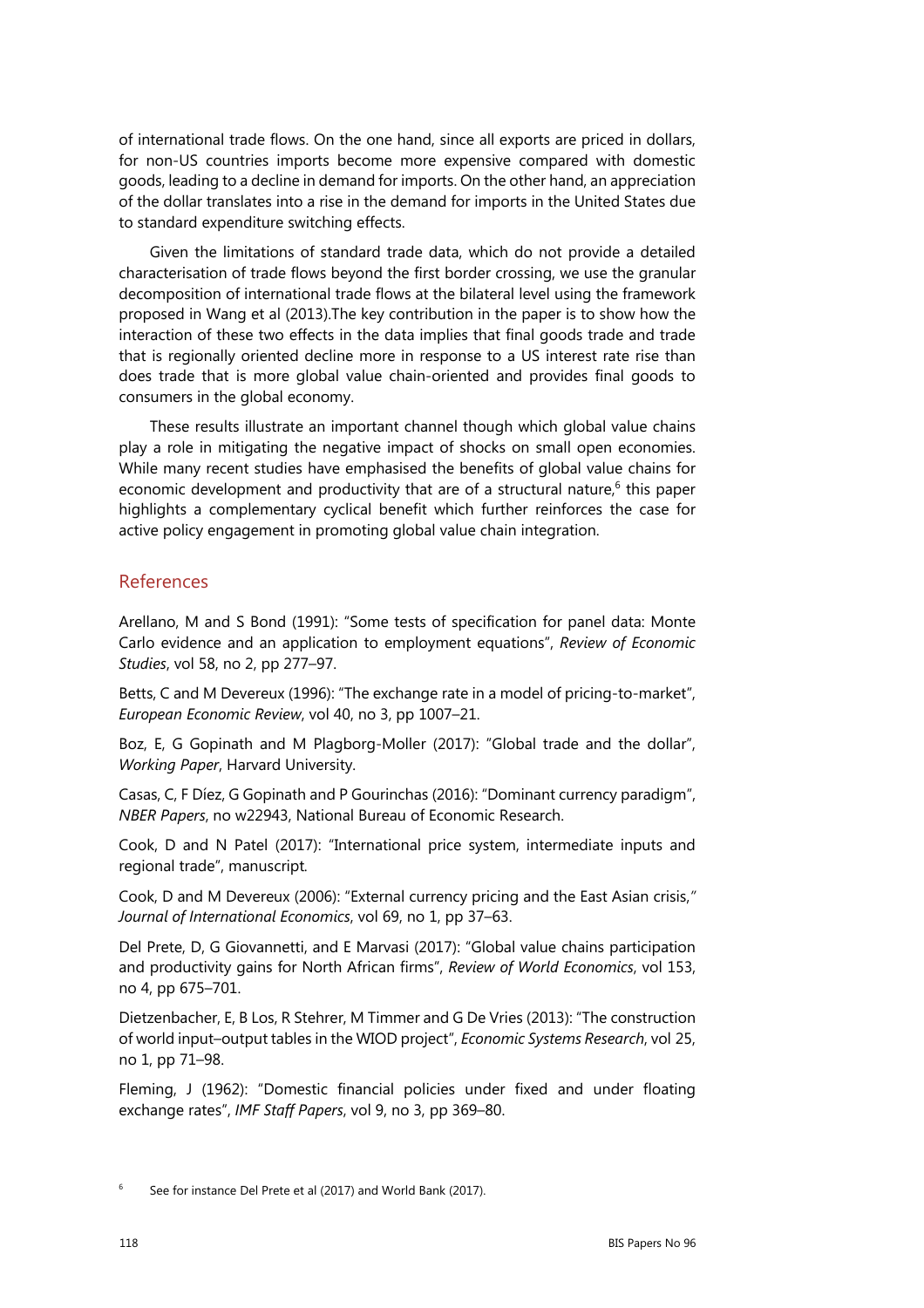Friedman, M (1953): *Essays in positive economics*, University of Chicago Press.

Goldberg, L and C Tille (2006): "The international role of the dollar and trade balance adjustment", *NBER Working Paper*, no 12495.

——— (2008): "Vehicle currency use in international trade", *Journal of International Economics*, vol 76, no 2, pp 177–92.

Gopinath, G (2016): "The international price system", in Jackson Hole Symposium Proceedings, *NBER Digest*, January 2016.

Jordà, Ò (2005): "Estimation and inference of impulse responses local projections", *American Economic Review*, vol 95, no 1, pp 161–82.

McKinnon, R and G Schnabl (2004): "The East Asian dollar standard, fear of floating, and original sin", *Review of Development Economics*, vol 8, pp 331–60.

Mundell, R (1963): "Capital mobility and stabilization policy under fixed and flexible exchange rates", *Canadian Journal of Economics and Political Science/Revue canadienne de economiques et science politique*, vol 29, no 4, pp 475–85.

Wang, Z, S Wei and K Zhu (2013): "Quantifying international production sharing at the bilateral and sector levels", *NBER Papers*, no w19677, National Bureau of Economic Research.

World Bank (2017): "Measuring and analysing the impact of GVCs on economic development", *Global Value Chain Development Report 2017.*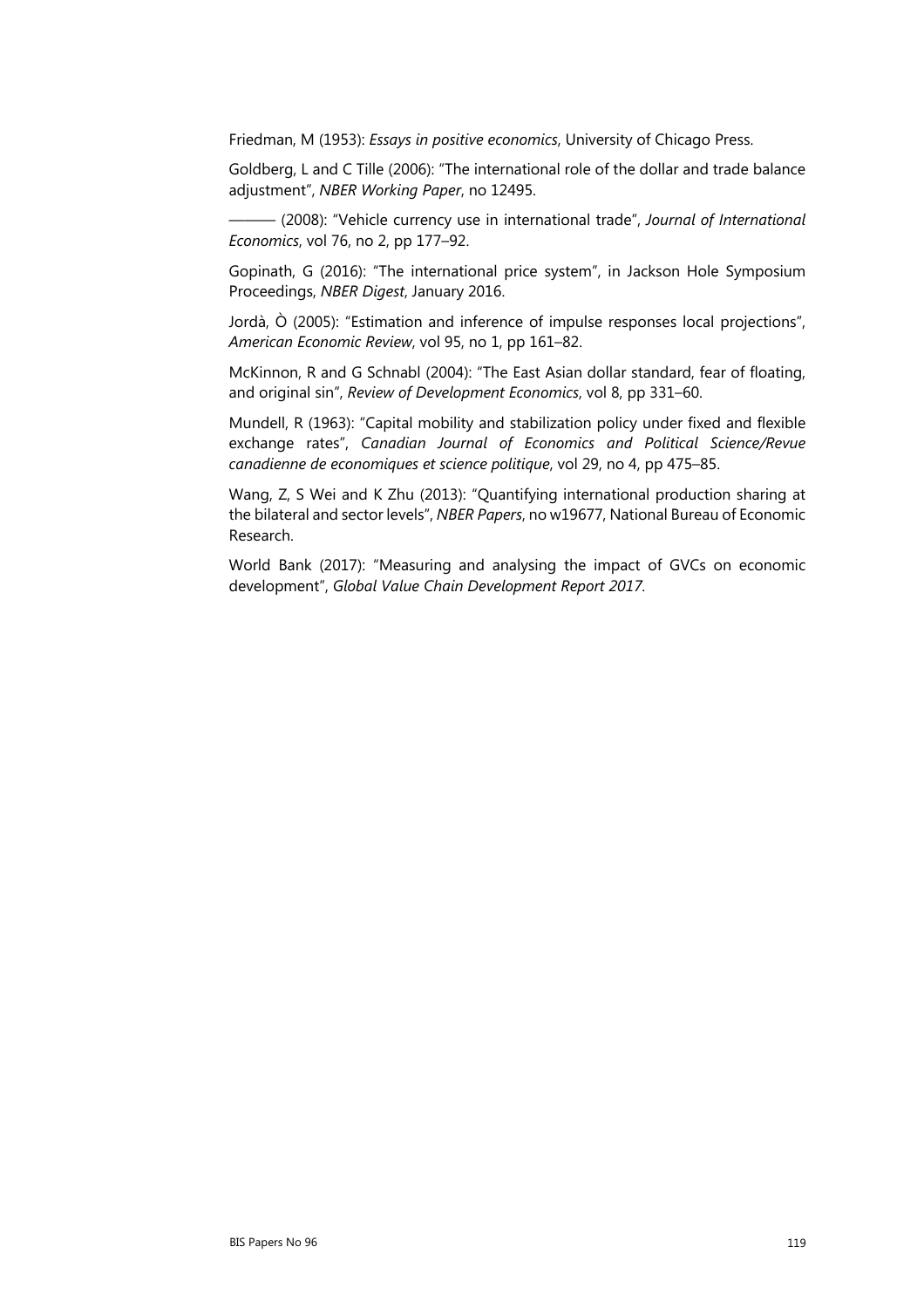## Appendix

List of countries: Australia (non-EU), Austria, Belgium, Brazil (non-EU), Bulgaria, Canada (non-EU), China (non-EU), Chinese Taipei (non-EU), Cyprus, Czech Republic, Denmark, Estonia, Finland, France, Germany, Greece, Hungary, India (non-EU), Indonesia (non-EU), Ireland, Italy, Japan (non-EU), Korea (non-EU), Lithuania, Luxembourg, Latvia, Mexico (non-EU), Malta, Netherlands, Poland, Portugal, Romania, Russia (non-EU), Slovak Republic, Slovenia, Spain, Sweden, Turkey (non-EU), United Kingdom, United States (non-EU).

|                       | List of sectors in the world mpat Catpat Database                                                                                               |             | iavic A±                             |
|-----------------------|-------------------------------------------------------------------------------------------------------------------------------------------------|-------------|--------------------------------------|
| <b>WIOD</b><br>sector | Sector description                                                                                                                              | NACE code   | (Primary, secondary<br>and tertiary) |
| c01                   | AGRICULTURE, HUNTING, FORESTRY AND FISHING                                                                                                      | AtB         | Primary                              |
| c02                   | MINING AND QUARRYING                                                                                                                            | $\mathsf C$ | Primary                              |
| c03                   | FOOD, BEVERAGES AND TOBACCO                                                                                                                     | 15t16       | Primary                              |
| c04                   | <b>Textiles and textile</b>                                                                                                                     | 17t18       | Secondary                            |
| c05                   | Leather, leather and footwear                                                                                                                   | 19          | Secondary                            |
| c06                   | WOOD AND OF WOOD AND CORK                                                                                                                       | 20          | Secondary                            |
| c07                   | PULP, PAPER, PAPER, PRINTING AND PUBLISHING                                                                                                     | 21t22       | Secondary                            |
| c08                   | Coke, refined petroleum and nuclear fuel                                                                                                        | 23          | Secondary                            |
| c09                   | Chemicals and chemical                                                                                                                          | 24          | Secondary                            |
| c10                   | Rubber and plastics                                                                                                                             | 25          | Secondary                            |
| c11                   | OTHER NON-METALLIC MINERAL                                                                                                                      | 26          | Secondary                            |
| c12                   | <b>BASIC METALS AND FABRICATED METAL</b>                                                                                                        | 27t28       | Secondary                            |
| c13                   | MACHINERY, NEC                                                                                                                                  | 29          | Secondary                            |
| c14                   | ELECTRICAL AND OPTICAL EQUIPMENT                                                                                                                | 30t33       | Secondary                            |
| c15                   | <b>TRANSPORT EQUIPMENT</b>                                                                                                                      | 34t35       | Secondary                            |
| c16                   | MANUFACTURING NEC; RECYCLING                                                                                                                    | 36t37       | Secondary                            |
| c17                   | ELECTRICITY, GAS AND WATER SUPPLY                                                                                                               | E           | Secondary                            |
| c18                   | <b>CONSTRUCTION</b>                                                                                                                             | F           | Secondary                            |
| c19                   | Sale, maintenance and repair of motor vehicles and<br>motorcycles; retail sale of fuel<br>Wholesale trade and commission trade, except of motor | 50          | Tertiary                             |
| c20                   | vehicles and motorcycles<br>Retail trade, except of motor vehicles and motorcycles; repair                                                      | 51          | Tertiary                             |
| c21                   | of household goods                                                                                                                              | 52          | Tertiary                             |
| c22                   | <b>HOTELS AND RESTAURANTS</b>                                                                                                                   | H           | Tertiary                             |
| c23                   | Other Inland transport                                                                                                                          | 60          | Tertiary                             |
| c24                   | Other Water transport                                                                                                                           | 61          | Tertiary                             |
| c25                   | Other Air transport<br>Other Supporting and auxiliary transport activities; activities of                                                       | 62          | Tertiary                             |
| c26                   | travel agencies                                                                                                                                 | 63          | Tertiary                             |
| c27                   | POST AND TELECOMMUNICATIONS                                                                                                                     | 64          | Tertiary                             |
| c28                   | <b>FINANCIAL INTERMEDIATION</b>                                                                                                                 | J           | Tertiary                             |
| c29                   | Real estate activities                                                                                                                          | 70          | Tertiary                             |

List of sectors in the World Input-Output Database Table A1